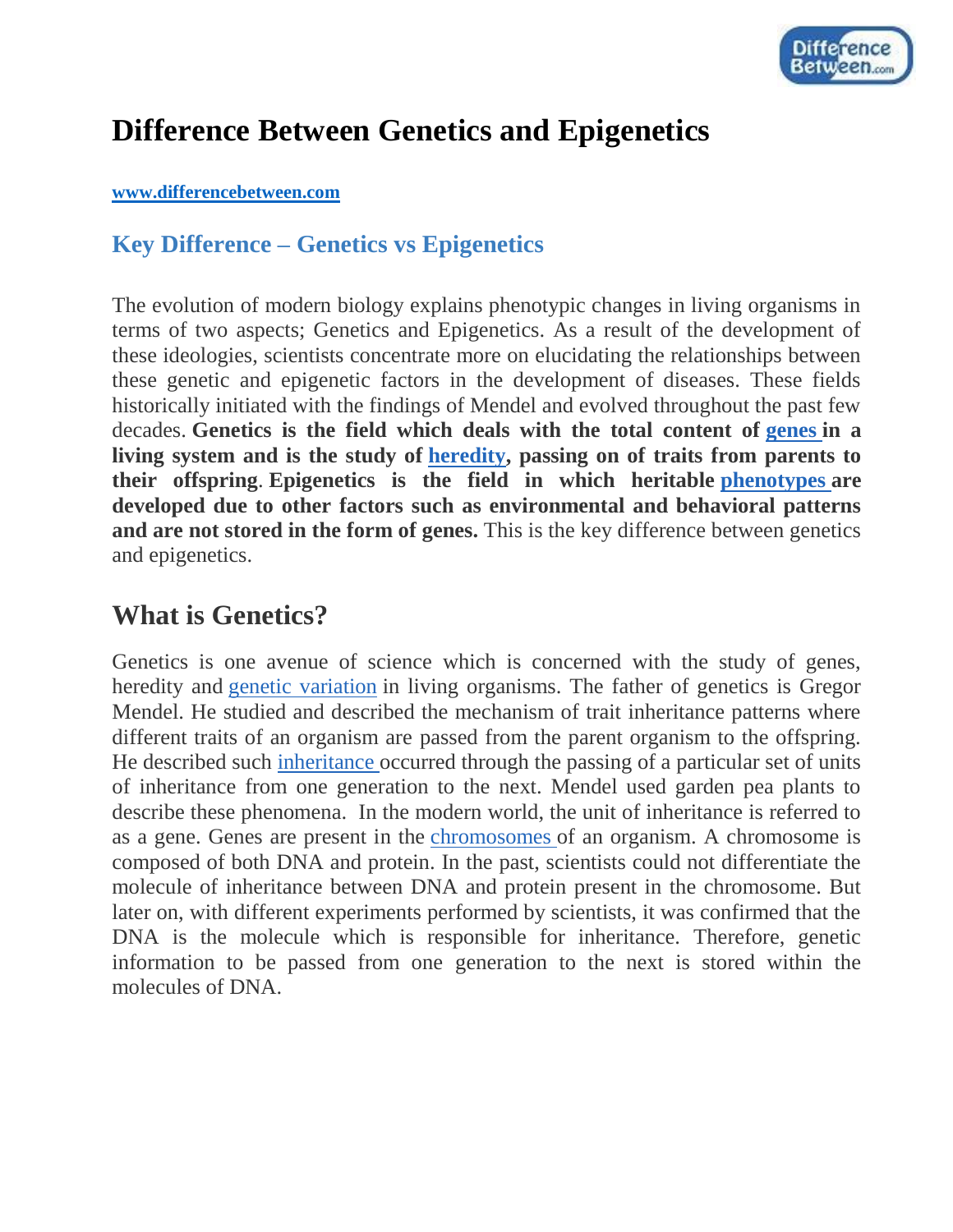

**Figure 01: Genetics**

With the development of technology, modern genetics has spread its wings to study the structure and functioning of genes at its molecular level, the behavioral patterns of genes within a particular organism and gene variation and distribution within a [population](http://www.differencebetween.com/difference-between-population-and-community/) based on the primary principles of genetics: the trait inheritance and the molecular inheritance mechanisms of genes.

# **What is Epigenetics?**

Epigenetics is the alteration in heritable traits in gene expression which does not involve the changes of the DNA sequence. In other words, it is the change in the phenotype without changing the genotype. Repressor proteins which are attached to the silencer regions of the DNA control [gene expression.](http://www.differencebetween.com/difference-between-gene-expression-and-vs-gene-regulation/) Epigenetics takes place naturally and regularly, but it can be caused by external and internal environment, age and diseased conditions. Histone modification, DNA methylation and noncoding RNA (ncRNA) associated gene silencing are mechanisms which initiate and uphold epigenetics. Other epigenetic processes may include paramutation, [X](http://www.differencebetween.com/difference-between-x-and-vs-y-chromosomes/)  [chromosome](http://www.differencebetween.com/difference-between-x-and-vs-y-chromosomes/) inactivation, imprinting, bookmarking and cloning. DNA damage may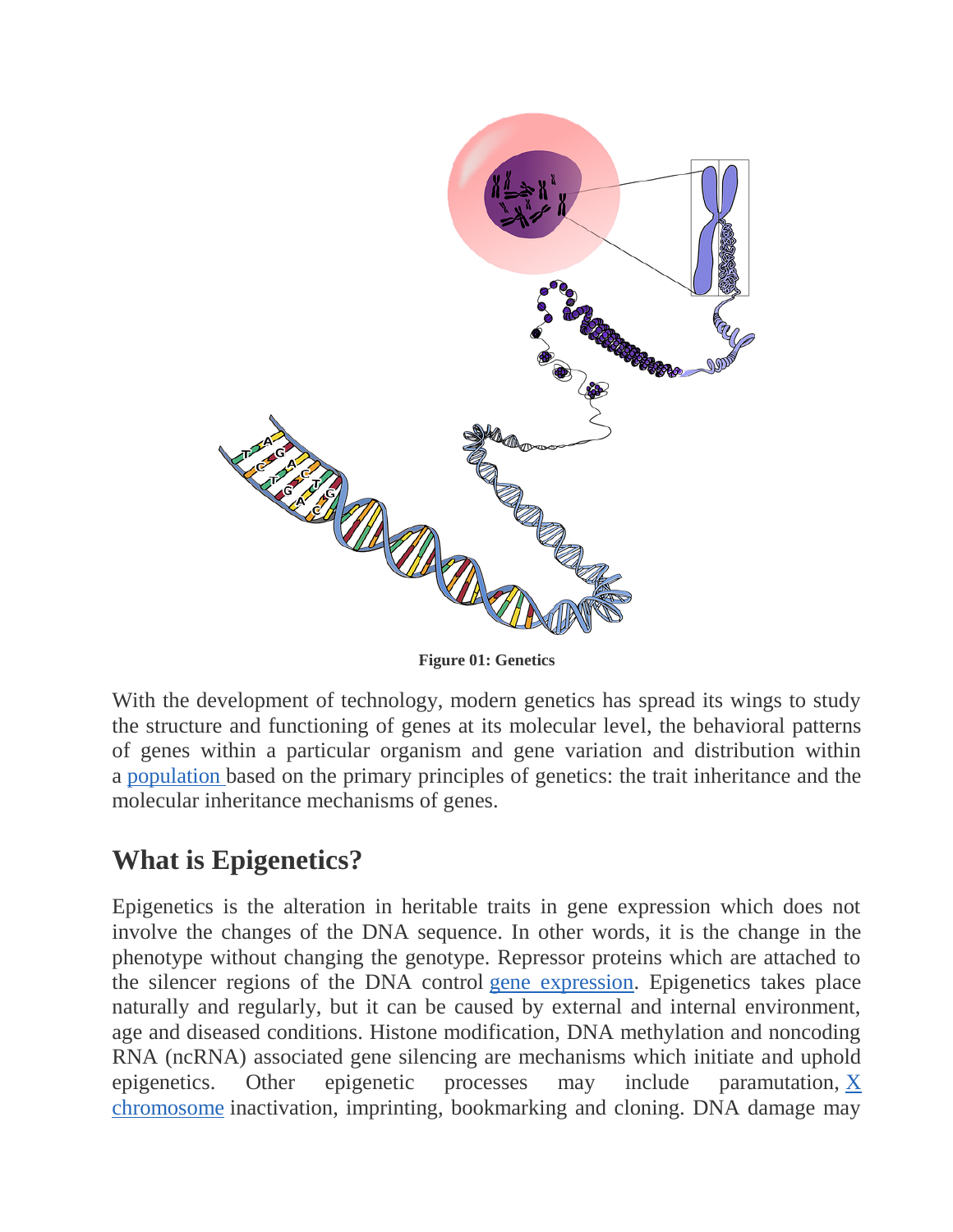also cause epigenetic alterations. The changes occurring in epigenetics persist through cell divisions in the duration of the life span of the cell, or it can remain for many generations without involving in the changes in the DNA sequence; the monogenetic factors may help the genes of an organism to behave differently. An example of epigenetic alteration is the cellular differentiation process. The changes in epigenetics cause the modification of genes, but not the nucleotide sequence of DNA. These changes may transmit from generation to generation through a process called transgenerational epigenetic inheritance.

In epigenetics, external modifications to DNA cause the genes turn 'on' or 'off.' DNA [methyl](http://www.differencebetween.com/difference-between-ethyl-and-vs-methyl/)ation is a good example of epigenetics. The addition of a methyl group to a part of the DNA molecule prevents certain genes from being expressed. [Histone](http://www.differencebetween.com/difference-between-histone-and-vs-nonhistone-proteins/) modification is another example for epigenetics. If histones squeeze DNA tightly, it affects the reading of genes by the cell.



**Figure 02: Epigenetics**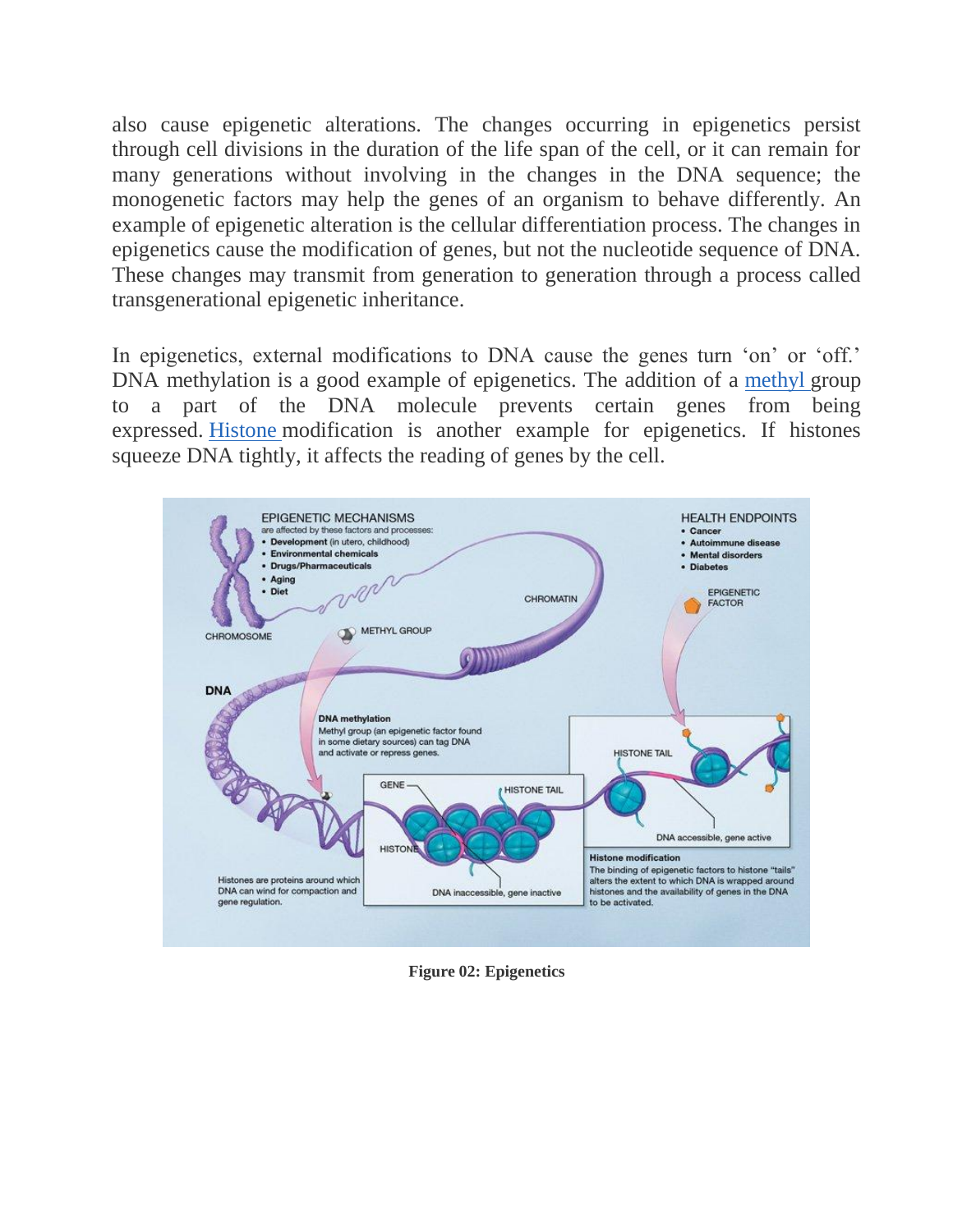# **What is the difference between Genetics and Epigenetics?**

| <b>Genetics vs Epigenetics</b>                                                                                          |                                                                                                                                        |
|-------------------------------------------------------------------------------------------------------------------------|----------------------------------------------------------------------------------------------------------------------------------------|
| Genetics is the study of genes, genetic<br>variation, and heredity of living<br>organisms.                              | Epigenetics is the alteration in heritable traits<br>in the gene expression which does not involve<br>the changes of the DNA sequence. |
| <b>Phenotypic Traits</b>                                                                                                |                                                                                                                                        |
| In genetics, phenotypic traits are<br>developed with the inheritance of<br>genetic information in the form of<br>genes. | In epigenetics, development of phenotypic<br>traits occurs due to external factors such as<br>environmental and behavioral patterns.   |

### **Summary – Genetics vs Epigenetics**

Genetics and epigenetics explain different phenotypic changes in traits of different organisms with the evolution of modern science. Genetics is a pathway of science concentrated on the study of genes, heredity and genetic variations of living organisms. Gregor Mendel explained that different traits of an organism are passed from one generation to the next by a set of units of inheritance, which were later named as genes. With time, different experiments revealed that DNA is the molecule which is responsible for inheritance where the genetic information to be passed to the next generation from the previous is stored. Genetics initiated the study of different sub categories such as epigenetics and population genetics. Epigenetics refers to the development of different heritable phenotypes due to the influence of external factors like behavioral patterns, environmental conditions. This is the difference between genetics and epigenetics.

#### **References:**

1."Epigenetics: Fundamentals." What is Epigenetics?N.p., n.d. Web. [Available here.](https://www.whatisepigenetics.com/fundamentals/) 11 Aug. 2017.

<sup>2.</sup> Nature News. Nature Publishing Group, n.d. Web. [Available here.](https://www.nature.com/subjects/genetics) 11 Aug. 2017.

<sup>3.</sup> Rettner, Rachael. "Epigenetics: Definition & Examples." LiveScience. Purch, 24 June 2013. Web. [Available here.](https://www.livescience.com/37703-epigenetics.html) 12 Aug. 2017.